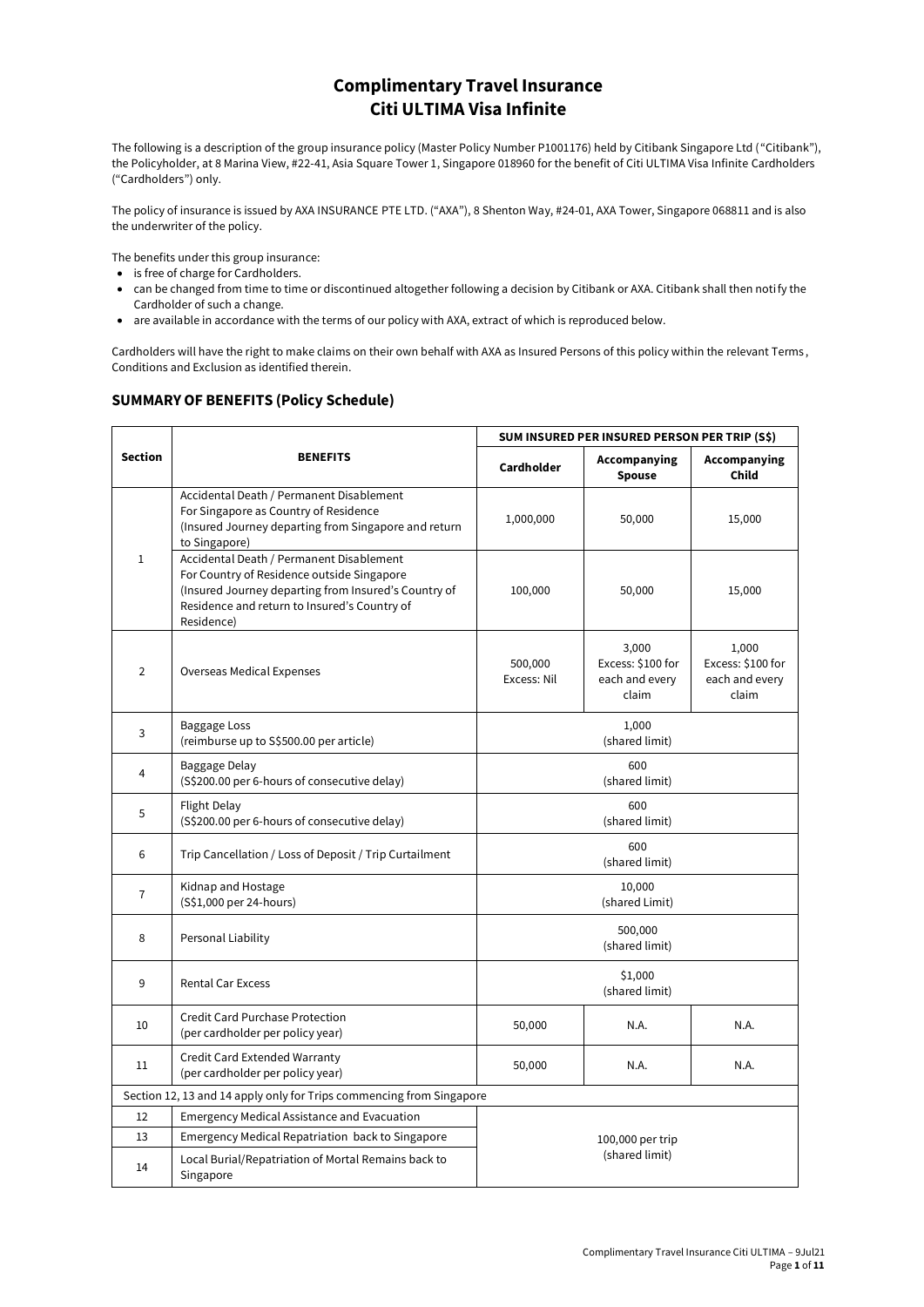AXA Insurance Pte Ltd agrees to insure the Insured Traveller(s) during the Insured Journey against loss covered by this insurance subject to the terms, exclusions and conditions contained herein or endorsed hereon.

## **General Definitions**

- 1. **"Accident or Accidental"** means a sudden, unforeseen and unexpected event during the Insured Journey and which results in Your death or disablement, and which is solely and independently of any other causes, not caused by Illness.
- 2. **"Age"** means the current age. A person is considered to be of his/her current age until his/her next birthday.
- 3. **"Aircraft"** means regularly scheduled airline flight operated by an air carrier, provided that such air carrier holds a certificate, license or similar authorization for scheduled air transportation issued by the relevant authorities in the country in which the aircraft is registered, and in accordance with such authorization, maintains and publishes schedules and tariffs for passenger service, between named airports/heliports at regular and specific times.
- 4. **"Bodily Injury**" means injury sustained solely, directly from an Accident.
- 5. **"Cardholder**" means CITI ULTIMA cardholders (including supplementary cardholders) age between eighteen (18) to seventy (70) years old where the card is issued from Citibank Singapore Limited for their Asia Pacific card holders.
- 6. **"Child(ren)**" means the Cardholder's unemployed and unmarried legal Child(ren), including stepchild(ren) and legally adopted Child(ren) from 1 to 18 years, or up to 24 years if still studying full-time in a recognised institution of higher learning.
- 7. **"Chinese Physician"** means a person, including but not limited to herbalist, acupuncturist and bonesetter, who is legally qualified and practicing within the scope of his license pursuant to the laws of the country in which such practice is maintained. Chinese Physician shall not include the Insured Person or a business partner, Relative, agent, employer or employee of the Insured Person.
- 8. **"Chiropractor"** means a legally qualified practitioner in chiropractic medicine and practicing within the scope of his license pursuant to the laws of the country in which such practice is maintained. Chiropractor shall not include the Insured Person or a business partner, Relative, agent, employer or employee of the Insured Person.
- 9. **"Country of Residence"** means Singapore or country in which the Insured Traveller is residing and such country has been declared to the insurer. For Insured Traveller's trip commencing outside Singapore, sum insured for Death and Permanent Disablement shall not exceed S\$100,000.

## 10. **"Concessionary Fare" means**

- a) Discounted tickets offered by an Aircraft or other conveyance operator.
- b) Tickets offered on special promotions, including free tickets given together with purchased tickets, the cost of which have been charged to the CITI ULTIMA Card account, provided purchased tickets and free tickets were issued in the name of the Insured Traveller.
- c) Tickets offered as part of Citibank Rewards Programme or similar programs offered by Citibank with or without additional cost chargeable. In the event that cost is chargeable, 100% of such cost must be charged to the Insured Traveller's CITI ULTIMA card.
- 11. **"Full Fare**" and **"Total Fare"** means 100% of fare payable on standard fare charged to Citi ULTIMA Card or Concessionary Fare.
- 12. **"Hospital"** means an establishment duly constituted and licensed in the geographical area in which it is located as a medical or surgical Hospital for the care and treatment of sick and injured persons as bed-paying patients, and that:
	- (a) provides facilities for diagnosis, treatment and minor or major Surgery;
	- (b) provides twenty-four (24) hours nursing services by registered graduate nurses;
	- (c) is supervised by a full-time staff of Physicians at all times; and
	- (d) is not primarily a clinic, a mental Hospital or institution, a place for custodial care or facility for alcoholics or drug addicts, a spa, or hydroclinic or a nursing or rest or convalescent home or a home for the aged, or such similar establishments.
- 13. **"Illness**" means a physical condition marked by a pathological deviation from the normal healthy state manifesting itself during the period of Insured Journey during the currency of this Policy and shall exclude any Pre-existing conditions.
- 14. **"Injury**" means an external and visible bodily injury sustained by an Insured Traveller and cause solely and directly by an Accident and does not include any illness or naturally occurring medical conditions or degenerative process.
- 15. **"Insured Journey**" means the commencement of a Trip as soon as the Insured Traveller leaves his home, hotel or office located in the Country of Residence for a direct journey to the airport and travelling solely as a passenger in a regularly scheduled and fully licensed passenger carrying Aircraft and continues until return to Country of Residence. In any event the Trip is more than 30 days; all benefits under this insurance shall cease upon the expiry of the 30<sup>th</sup> day of the Trip.
- 16. **"Master policy"** means the policy issued by Us to Citibank Singapore Limited which offers the benefits under this Policy.
- 17. **"Medical Expenses"** means expenses incurred during the Insured Journey within 30 days and arising from You sustaining Injury or Illness which You paid to a Physician, Hospital and/or ambulance service for medical, surgical, x-ray, Hospital or nursing treatment including the cost of medical supplies and ambulance hire and including the cost of emergency dental treatment caused by an Accident, to restore sound and natural teeth. All treatment including specialist treatment must be prescribed or referred by a Physician in order for expenses to be reimbursed under this policy and will not exceed the usual level of charges for similar treatment, medical services or supplies in the location where the expenses were incurred had this insurance not existed.
- 18. **"Overseas"** means the countries specified in the air ticket outside Insured Traveller's Country of Residence.
- 19. **"Pre-existing conditions"** means an Injury or an Illness which existed or symptoms or manifestations of which existed within 182 days prior to the commencement date of the Insured Journey with respect to an Insured Traveller based on normal medically accepted pathological development of the Injury or Illness, or of which the Insured Traveller was aware or should reasonably have been aware, irrespective of whether treatment was actually received.
- 20. **"Physician"** means a person legally qualified by a medical degree in western medicine and duly licensed by the relevant medical board to provide medical and surgical treatment and who, in rendering treatment, is practicing within the scope of his licensing and training in the geographical area of practice. The attending Physician cannot be an Insured Person or a business partner, Relative, agent, employer or employee of the Insured Person. Any reference to a "Physician" in this Policy shall mean, wherever appropriate, a general practitioner and/or a specialist.
- 21. **"Trip"** means a planned journey out of Country of Residence **and** thereafter return to Country of Residence.
- 22. **"Spouse"** means the legal spouse of the Cardholder between the age of eighteen (18) and seventy (70) years old.
- 23. **"We/Our/Us/Insurer**" means AXA Insurance Pte Ltd.
- 24. **"You/Your/Insured Traveller**" means Cardholder between the age of eighteen (18) and seventy (70) years old who purchased / transacted his/her Full/Total fare using his/her CITI ULTIMA card. Insured Traveller is extended to include Spouse and Child(ren) of the Cardholder, whose Full/Total fare has also been purchased through their CITI ULTIMA card. Cover for Spouse and Child(ren) are only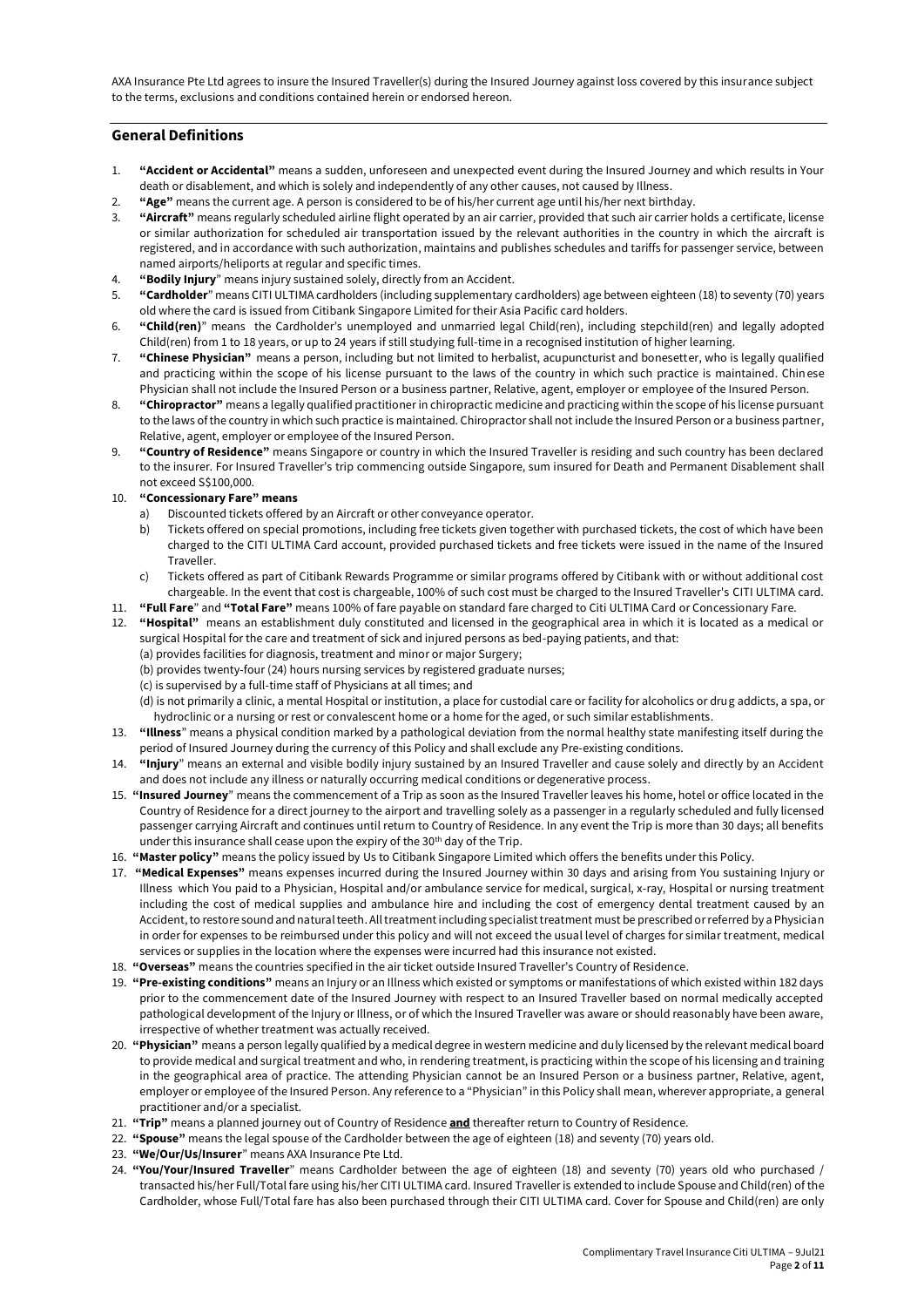valid when travelling together with the Cardholder for the Insured Journey, departing and returning to the Country of Residence together. For Section 10 and 11, the purchase of Full/Total Fare is not required.

## **Section 1 Personal Accident**

| <b>Benefits</b> |                                                                                                                | Cardholder                                | <b>Spouse</b>                             | Child                                                               |
|-----------------|----------------------------------------------------------------------------------------------------------------|-------------------------------------------|-------------------------------------------|---------------------------------------------------------------------|
|                 |                                                                                                                | Age 18 to 70 years                        | Age 18 to 70 years                        | Age 1 to 18 years, or up to 24<br>years if still studying full-time |
|                 | Accidental death / Permanent<br>total disablement                                                              | S\$1,000,000                              | S\$50,000                                 | S\$15,000                                                           |
| 2.              | Permanent partial disablement                                                                                  | % of sum insured per<br>Schedule attached | % of sum insured per<br>Schedule attached | % of sum insured per<br>Schedule attached                           |
| २               | Benefits of 1 or 2 for Insured<br>Traveller residing outside<br>Singapore & trip commence<br>outside Singapore | Up to S\$100,000                          | Up to S\$50,000                           | Up to S\$15,000                                                     |

If You sustain Injury or Accidental death while during the Insured Journey, the following benefits will be paid:

### **No benefits will be payable:**

- a) Under Cover 1 or 2 above unless such death or loss occurs within twelve (12) months of the date of injury
- b) Under Cover 1 or 2 above except on proof to us that the disablement has continued for twelve (12) months from the date of Injury and in all probability will continue for the remainder of Your life.

Our maximum liability to You for all benefits payable for death and/or one or more injuries/disablement sustained by You shall not exceed the maximum limit of S\$1,000,000 per life. This is notwithstanding if our payment to discharge such liability is under this policy or under any other policy/policies or under a combination of this policy and such other policy/policies provided always that such other policy/policies is/are issued by Us to Citibank Singapore Limited.

Permanent total loss of use of member shall be treated as loss of member.

**Permanent Total Disablement** means an injury which, having lasted for a continuous period of twelve calendar months from the date of the Accident entirely prevents the Insured Traveller from engaging in gainful employment of any and every kind and from which there is no hope of improvement.

#### **Scale of Compensation**

|                | <b>Permanent Disablement</b>                                    | Percentage (%)                               |  |
|----------------|-----------------------------------------------------------------|----------------------------------------------|--|
|                |                                                                 | (applies to the sum insured in the Schedule) |  |
| $\mathbf{1}$ . | Permanent Total Disablement:                                    |                                              |  |
|                | - Loss of two limbs                                             |                                              |  |
|                | - Loss of both hands or of all fingers and both thumbs          |                                              |  |
|                | - Total and permanent loss of sight of both eyes                |                                              |  |
|                | - Total paralysis                                               |                                              |  |
|                | - Injuries resulting in being permanently bedridden             | 100                                          |  |
|                | - Any other Injury causing permanent total disablement          |                                              |  |
|                | - Loss of hand at wrist                                         |                                              |  |
|                | - Loss of arm - at shoulder; between shoulder and elbow; at and |                                              |  |
|                | below elbow                                                     |                                              |  |
|                | - Loss of leg - at hip; between knee and hip; below knee        |                                              |  |
| 2.             | - four fingers and thumb of one hand<br>Loss of                 | 50                                           |  |
|                | - four fingers of one hand                                      | 40                                           |  |
| 3.             | Loss of thumb<br>- both phalanges                               | 25                                           |  |
|                | - one phalanx                                                   | 10                                           |  |
| 4.             | Loss of index finger<br>- three phalanges                       | 15                                           |  |
|                | - two phalanges                                                 | 10                                           |  |
|                | - one phalanx                                                   | 5                                            |  |
| 5.             | Loss of middle finger<br>- three phalanges                      | 10                                           |  |
|                | - two phalanges                                                 | 7                                            |  |
|                | - one phalanx                                                   | 3                                            |  |
| 6.             | Loss of ring finger<br>- three phalanges                        | 10                                           |  |
|                | - two phalanges                                                 | 7                                            |  |
|                | - one phalanx                                                   | 3                                            |  |
| 7.             | Loss of little finger<br>- three phalanges                      | 10                                           |  |
|                | - two phalanges                                                 | 7                                            |  |
|                | - one phalanx                                                   | 3                                            |  |
| 8.             | - first and second (additional)<br>Loss of metacarpals          | 3                                            |  |
|                | - third, fourth or fifth (additional)                           | $\overline{2}$                               |  |
| 9.             | Loss of toes - All                                              | 15                                           |  |
|                | - great, both phalanges                                         | 5                                            |  |
|                | - great, one phalanx or any other toes                          | $\overline{2}$                               |  |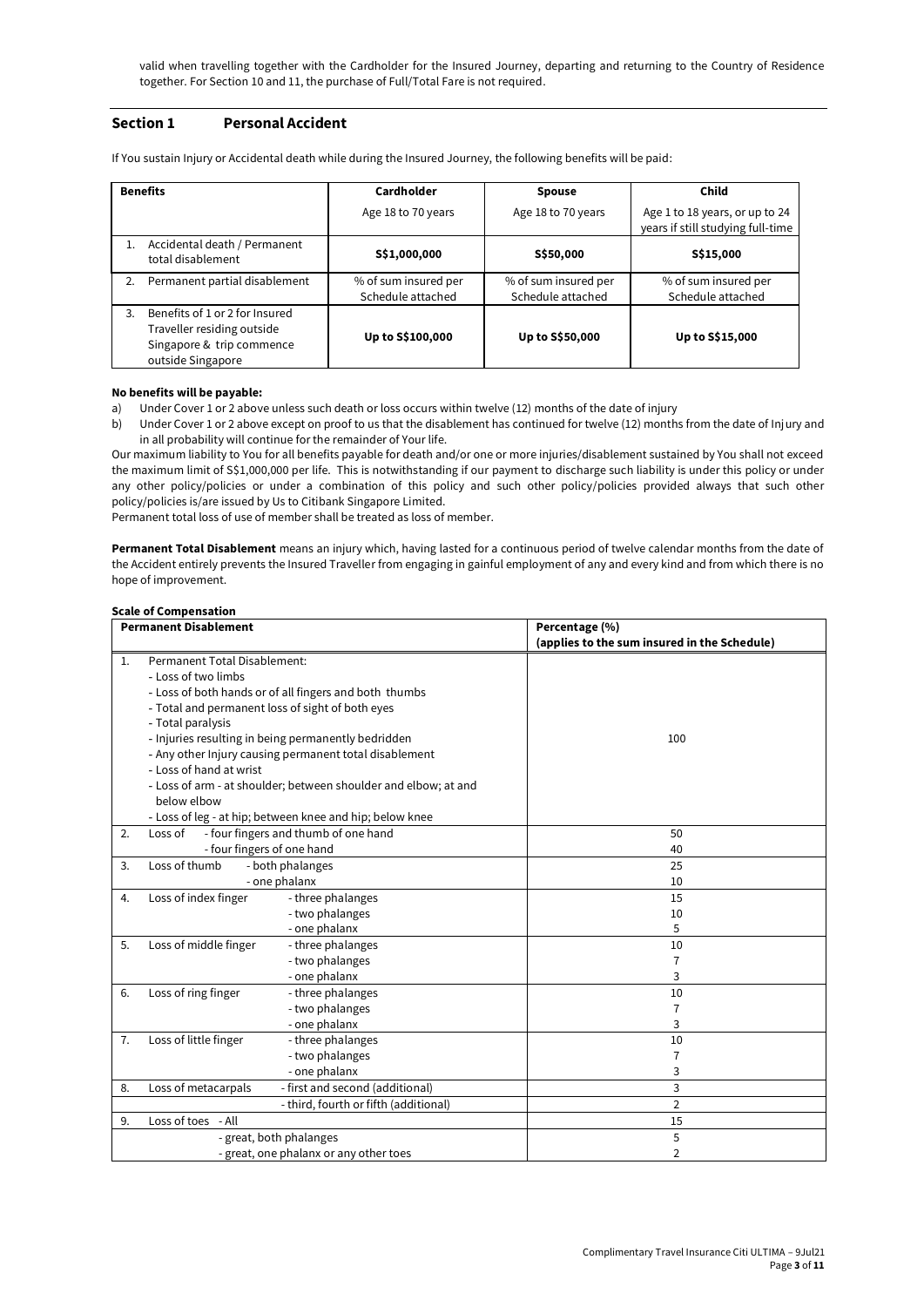| <b>Permanent Disablement</b> |                 |                                                                    | Percentage (%)<br>(applies to the sum insured in the Schedule) |
|------------------------------|-----------------|--------------------------------------------------------------------|----------------------------------------------------------------|
| 10.                          | Loss of hearing | - both ears<br>- one ear                                           | 20                                                             |
| 11.                          | Loss of speech  |                                                                    | 50                                                             |
| 12.                          | Loss of sight   | - of one eye, except perception of light and/or<br>lens of one eye | 50                                                             |

#### **Exposure and Disappearance Clause**

Death of the Insured Traveller which was the result of his being unavoidably exposed to the natural elements as a result of an Accident.

In the event an Insured Traveller disappears following the sinking or wrecking of the conveyance in which he or she was travelling, and after one year his or her body has not been found and it is reasonable to believe that such Insured Traveller has suffered Death as a result of Injury, We will pay the Death Benefit under Section 1.

It is agreed that if after a period of one year has elapsed and all available evidence examined there is reason to presume the death of the Insured Traveller as a result of an occurrence covered hereby, the disappearance of the Insured Traveller shall be considered to constitute a claim under the Policy, anything to the contrary contained herein notwithstanding.

It is further agreed that if any time after the payment has been made by the Insurer to the Insured Traveller's Executors, Administrators, or Assigns, the Insured Traveller is found to be living; any sums paid by the Insurer in settlement of the claim shall be refunded to the Insurer.

#### **Conveyance Limit**

If more than one Insured Traveller covered under this Policy suffers Bodily Injury in the same accident (which shall be deemed to mean any one accident arising from or out of one event or series of events arising from or out of the same cause) whilst travelling in or on any conveyance or whilst getting into or alighting therefrom, the amount payable in respect of each Insured Traveller shall notwithstanding anything contained to the contrary in this Policy, be proportionately reduced by the ratio of the amount stated in the Policy divided by the total of all the claims payable by the Insurer under this Policy in respect of that accident had this Warranty not been applied, so that in no circumstances shall the liability of the Insurer be more than the amount stated in the Policy in the aggregate in respect of any one accident as defined above per conveyance.

The maximum limit of liability for any one conveyance irrespective of the total number of Insured Travellers as specified in the Policy Schedule. The maximum limit of liability for any one conveyance irrespective of the total number of Insured Travellers is **S\$13,000,000 (including both Business Corporate Gold card, Citi Business card, who has his/her Full and Total fare charged to the credit card that has been issued in the name of his/her employer or to the Citi ULTIMA Cardholder)**

#### **Exclusion to Section 1**

- 1. No payment shall be made in respect of the loss of a limb or an organ which was wholly or partially useless prior to the injury.
- 2. Satisfactory proof of death or Injury shall be provided at the Insured Traveller's or the legal representatives' own expenses .

## **Section 2 - Medical Expenses – Overseas Medical Expenses**

|        | Cardholder - Up to limit of S\$500,000 | (Excess: Nil)                            |
|--------|----------------------------------------|------------------------------------------|
| Spouse | - Up to limit of S\$3.000              | (Excess: \$100 for each and every claim) |
| Child  | - Up to limit of S\$1.000              | (Excess: \$100 for each and every claim) |

We will reimburse You up to the limit specified for Medical Expenses including dental treatment incurred during the Insured Journey, for Illness or Injury sustained during the Insured Journey:

- a) Medical, Hospital and Emergency dental treatment (where such treatment is necessary to restore sound and natural teeth and is caused by an Accident) expenses.
- b) Expenses incurred for treatment by Chinese Physician or a Chiropractor is as follow:

| Cardholder | (Excess: Nil)                                                                 |
|------------|-------------------------------------------------------------------------------|
| Spouse     | (Excess: \$100 for each and every claim)                                      |
| Child      | (Excess: \$100 for each and every claim)                                      |
|            | - Up to limit of S\$300<br>- Up to limit of S\$200<br>- Up to limit of S\$100 |

The total Medical Expenses incurred shall not exceed the maximum limit under Section 2 of the Schedule of Benefits. All treatment relating to 2(a) and 2(b) above must be prescribed by a Physician in order for the expenses to be reimbursed. If You are entitled to a refund of all or part of such expenses from other sources, we will only be liable for the amount that exceeds the reimbursement recoverable from such other sources.

**Exclusions on Section 2**We will not pay for claims in respect of:

- 1. *Meals and other incidental expenses except those incurred by You during hospitalisation for medical treatment at registered medical institution.*
- 2. Treatment, aid or follow-up obtained in Country of Residence.
- 3. Surgery or medical treatment, which in the opinion of the medical practitioner treating You can be reasonably delayed until Your return to Country of Residence.
- *4.* Treatment for Pre-existing Conditions.
- 5. Prosthesis, hearing aids, dentures or medical appliances and equipment expenses.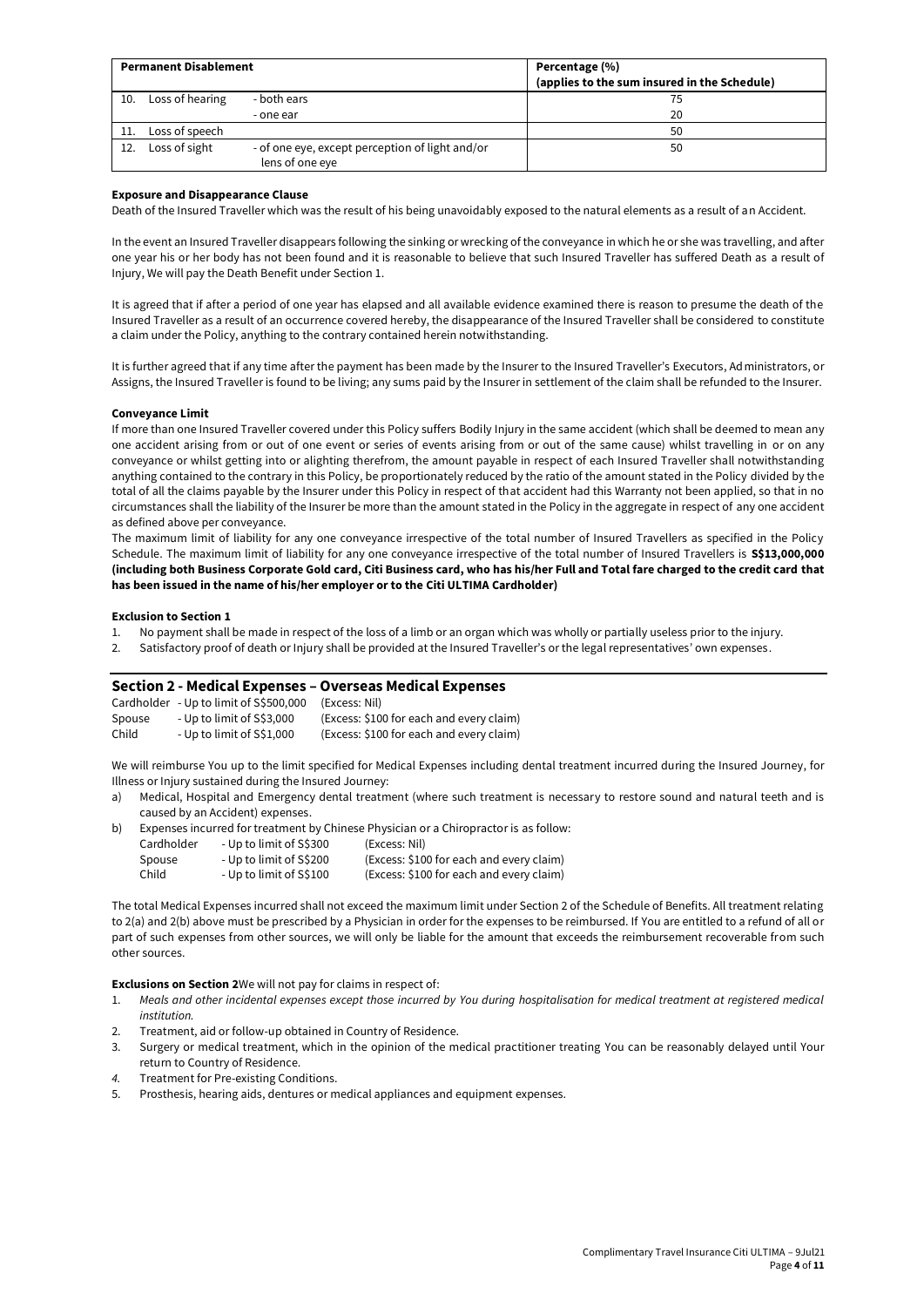## **Section 3 Baggage Loss**

Up to S\$1,000 limit shared amongst all Insured Travellers Per Insured Journey

We will reimburse You for loss of or damage to baggage (*including clothing and personal effects worn or carried on the person, trunks, suitcases and the like receptacles, cash, cheques, travel tickets, visas and passports*) taken, sent in advance or purchased on the Insured Journey, occurring during the Insured Journey and owned by You.

In the event that You purchase a comparable replacement for the lost article, we will pay the replacement cost provided the lost article was not more than two years old at the date of loss. If You cannot prove the age of the lost article, or if the article is more than two years old, or if the article is not replaced, we will deal with the claim the basis of original purchase value of the article less depreciation or the cost of repair, whichever is the lesser.

If any article is proven to be beyond economical repair, a claim will be dealt with under this policy as if the article had been lost. In the event of loss of or damage to any property insured forming part of a pair or set, our liability shall not exceed a proportionate part of the value on the pair or set.

We shall not be liable for more than

- a) S\$500 in respect of any one article or pair or set of articles.
- b) S\$250 in total in respect of money, travel tickets, visas and passports

Such losses must be reported to the local police at the place of loss within 24 hours after the incident and a written statement from the police must be obtained to substantiate the claim.

### **Exclusions applicable to Section 3**

We will not pay for claims in respect of:

- 1. Loss or damage to animals, motor vehicle (including accessories), motorcycles, snow skis, boats, motors, any other conveyances, household furniture, musical instruments, sports equipment, antiques, securities, stamps, jewellery article made of precious metals or stones, money/documents, or contact or cornea lenses or bridges for tooth or teeth, denture or damage to fragile articles, including glass and porcelain items, fruits or food articles, perishables & consumables items.
- 2. Loss or damage of goods or samples or equipment of any kind for business use.
- 3. Loss of or damage caused by normal wear and tear, gradual deterioration, moths, vermin, inherent vice, mechanical or electrical breakdown or derangement, or damage sustained due to any process initiated by an Insured Person to repair, clean or alter any property.
- 4. Cost of reproducing data whether recorded on tapes, cards, and discs or otherwise.
- 5. Loss of or replacement of credit cards, Identity Cards, Employment passes, Fin cards, Social Visit passes, or any type of passes, driving licenses, , vouchers, redemption coupons or letters, cash cards or any other cards having a stored value.
- 6. Loss or damage whilst in the custody of an airline or other carrier, unless reported immediately on discovery and in the case of airline a Property Irregularity Report is obtained.
- 7. Losses not reported to the police within 24 hours and report not obtained at the place of loss.
- 8. Loss or damage or Theft of insured's property left unattended in a public place.
- 9. Loss or damage to property resulting directly or indirectly from insurrection, rebellion, revolution, civil war, usurped power, or action taken by Government Authorities in hindering, combating or defending against such an occurrence; seizure or destruction under quarantine under customs regulations, confiscation by order of Government Authorities or risk of contraband or illegal transportation of trade.
- 10. Loss or damage to property insured under any other insurance policy, or otherwise reimbursed by a common carrier or a hotel.
- 11. Loss or Theft of property, which could have been avoided by the taking of reasonable precautions.
- 12. Loss or damage or theft of property where we have reasonable grounds for believing that Your claim is not made in good faith.

## **Section 4 Baggage Delayed**

Up to S\$600 limit shared amongst all Insured Travellers Per Insured Journey

We will pay You a cash benefit if during the Insured Journey Your checked-in baggage have been delayed, misdirected or temporarily misplaced for at least six (6) hours from the time of Your arrival at the scheduled destination abroad and in Country Of Residence as specified in the itinerary supplied to You. We will pay You S\$200 for every six (6) hours of delay up to the limit specified.

The delay must be verified in writing by the operator(s) of the conveyance or their handling agent(s) on the number of hours delayed and the reason for the delay.

You cannot claim under both Sections 3 and 4 for the same event.

### **Section 5 Flight Delay**

Up to S\$600 limit shared amongst all Insured Travellers Per Insured Journey

If during the Insured Journey the departure of the Aircraft in which You had arranged to travel is delayed for at least 6 hours from the time specified in the itinerary supplied to You

- a) due to strike/industrial action, adverse weather conditions or mechanical breakdown/derangement of that Aircraft or
- b) due to interruption of the journey of that Aircraft as a result of mechanical or structural defect.

We will pay You up to S\$200 for the full 6 hours delay (the delay being calculated from the departure time of the Aircraft specified in the itinerary, up to the limit specified in this Section.

#### **Exclusions applicable to Section 5**

We will not pay for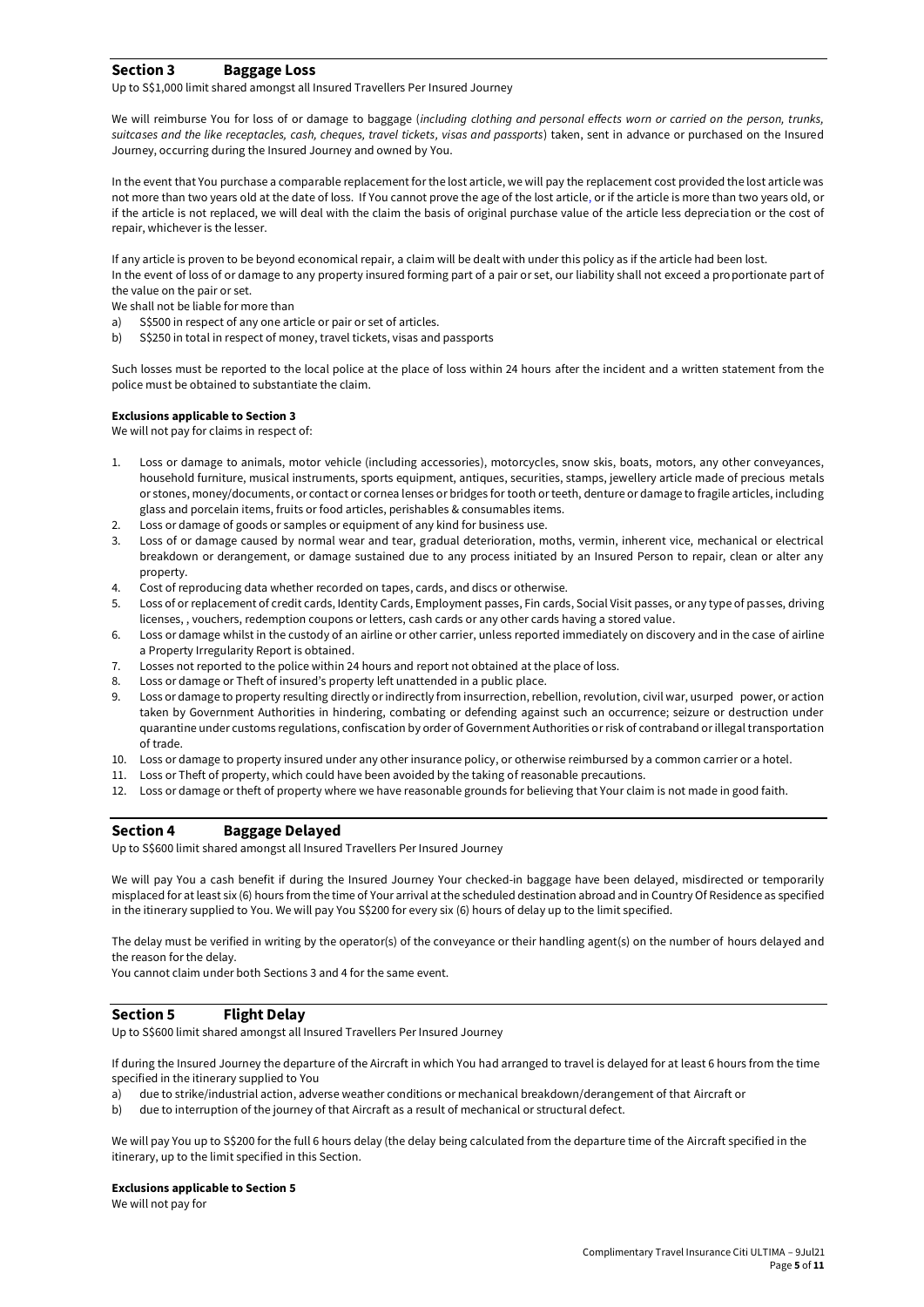- 1. Claims arising directly or indirectly from Your failure to check in according to the itinerary supplied to You, and obtain written confirmation from the carriers or their handling agents of the number of hours of delay and the reason for such delay.
- 2. Claims arising directly or indirectly from strike or industrial action existing at the date this insurance is purchased by You.
- 3. Claims arising directly or indirectly from Your late arrival at the airport or port after check-in or booking-in time (except for the late arrival due to strike or industrial action).
- 4. Caused by cancellation by the carrier.

## **Section 6 Trip Cancellation or Loss of Deposit or Trip Curtailment**

Up to S\$600 limit shared amongst all Insured Travellers Per Insured Journey.

We will reimburse You up to the limit specified for this Section, for loss of travel and/or accommodation expenses paid in advance by You which are not recoverable from any other source consequent upon the cancellation of the planned Insured Journey after the insurance has been effected and which cancellation occurred within thirty (30) days (except for sub-clause 4 hereunder) before the date of commencement of the Insured Journey and which is as a result of:

- a) Your death, Serious Injury or Serious Illness or the death, Serious Injury or Serious Illness of Your Immediate Family Member. A death certificate in the event of death or a written advice in the event of Serious Injury or Serious Illness must be obtained from the attending Physician treating You or Your Immediate Family Member or travel companion confirming the advisability to cancel the Trip due to Serious Injury or Serious Illness.
- b) Unexpected outbreak of strike, riot or civil commotion arising out of circumstances beyond Your control at the planned destination.
- c) Hijacking of the Aircraft in which You are on board as a passenger.
- d) Natural disasters, which prevent You from continuing with the scheduled Trip.

**"Serious injury" or "Serious Illness"** whenever applied to You, means You requiring Treatment by a physician and which results in You being certified by that physician as unfit to travel or continue with Your planned Trip. When applied to the Immediate Family Member or travel companion, it shall mean Injury or Illness certified as being dangerous to life by a Physician and which results in Your discontinuation or cancellation of Your planned Trip.

**"Immediate Family Member"** means spouse, child, son-in-law, daughter-in-law, parent, parent-in-law, grandparent, grandparent-inlaw, grandchild, brother, sister, brother-in-law, sister-in-law.

#### **Exclusions applicable to Section 6**

We will not pay for

- 1. Any loss caused directly or indirectly by Government regulations or control, bankruptcy, liquidation or default of travel agencies, or carrier caused cancellation.
- 2. Any loss that is covered by any other existing insurance scheme, Government programme or which will be paid or refunded by a hotel, carrier or travel agent or any other provider of travel and/or accommodation.
- 3. Government regulations or Act, delay or amendment of the booked Trip (including error, omission or default) by the provider of any service forming part of the booked Trip as well as the agent or tour operator through whom the Trip was booked.
- 4. Your business, financial or contractual obligation or those of Your travelling companion.
- 5. Your disinclination to travel or financial circumstances.
- 6. Unlawful acts of, or criminal proceedings against any person on whom the booked Trip depends, other than attendance, under the subpoena as a witness at a Court of Law.
- 7. Your failure to notify travel agent/tour operator or provider of transport or accommodation immediately upon finding it necessar y to cancel or curtail the travel arrangement.

## **Section 7 – Kidnap & Hostage**

Up to S\$10,000 limit shared amongst all Insured Travellers Per Insured Journey

We will pay a benefit of S\$1,000 per day for every 24-hour period that You are held Hostage following kidnap, which occurs during the Insured Journey up to limit specified in this Section.

#### **Exclusions applicable to Section 7**

We will not pay any benefit in this Section for loss or damage due to the following

- 1. Your fraudulent, dishonest or criminal acts.
- 2. Events which takes place in Your country of residence, any country located in Central or Southern America or Africa, or any country in which United Nations armed forces are present and active.
- 3. Actual loss or damage to property of any description, including intellectual property as a result of the Kidnap and Hostage.
- 4. Any loss or damage suffer not in accordance with a Trip.
- 5. Such Kidnap and Hostage taking is not reported to the local Police and a Police report of such incident is not submitted to us.

## **Section 8 - Personal Liability**

Up to S\$500,000 limit shared amongst all Insured Travellers Per Insured Journey

- We will indemnify You up to the limit specified for legal liability to a third party arising during the Insured Journey as a result of
	- a) Accidental Injury (including death) caused solely by You to any third party
	- b) Accidental loss of or damage to property caused solely by You to any third party.

In addition, we will indemnify You for

- 1. Third parties' costs and expenses recoverable from You and
- 2. Your costs and expenses incurred with our written prior consent.

#### **Exclusions applicable to Section 8**

We will not pay for claims arising out of, in respect of, consequent upon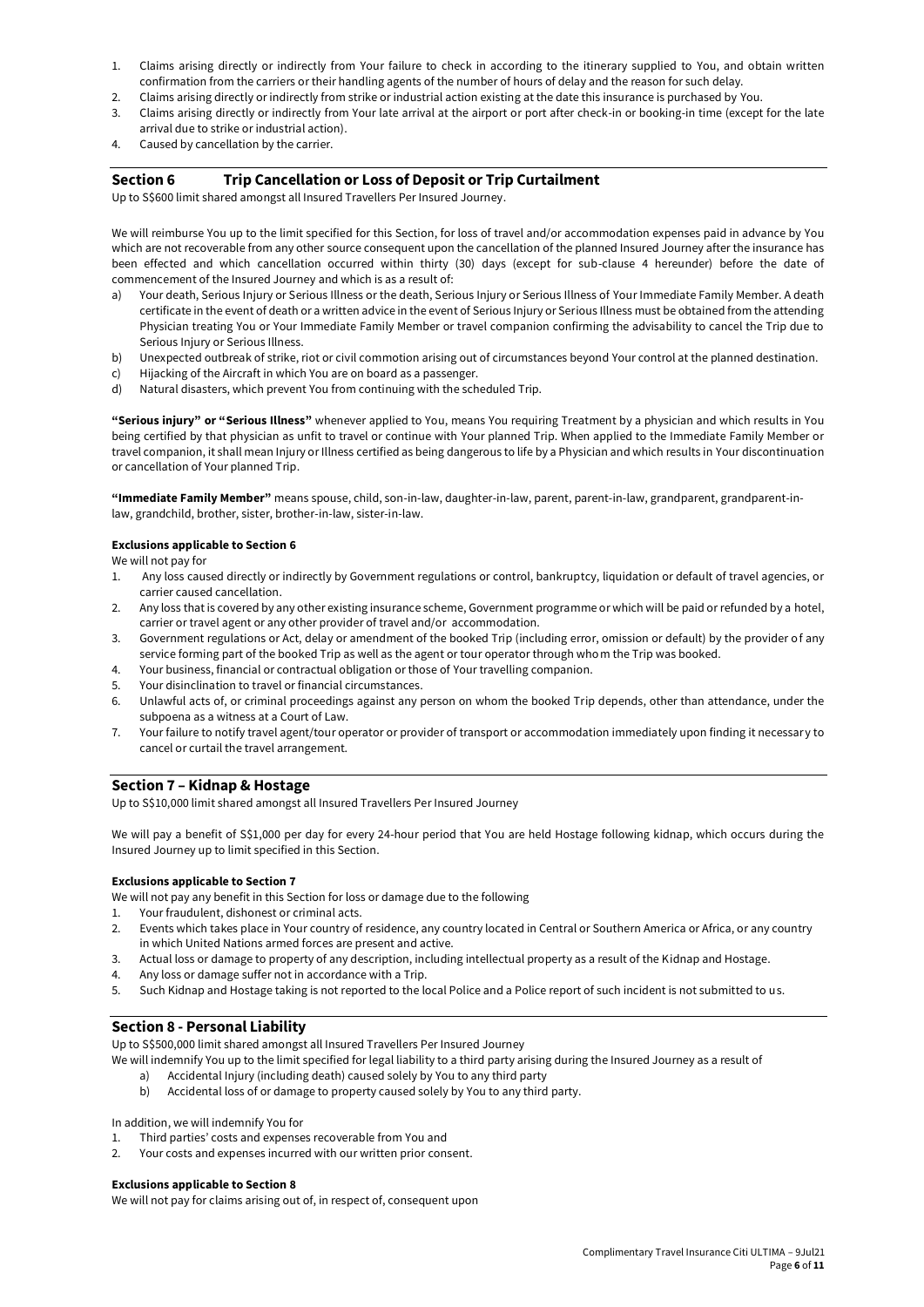- 1. Employer's liability, contractual liability.
- 2. Liability to a member of Your Family or Your co-workers
- 3. Property, animals belonging to You, or, in Your care custody or control.
- 4. Any willful, malicious or unlawful act.
- 5. Pursuit of trade, business or profession.
- 6. Ownership or occupation of land or buildings (other than occupation only of any temporary residence).
- 7. Ownership, possession or use of vehicles, aircraft or watercraft or any other conveyance.
- 8. Legal costs resulting from any criminal proceedings.
- 9. The influence of intoxicants, mountaineering, ski racing in major events, ski jumping, ice hockey, the use of bobsleighs or skeletons, riding or driving in races or rallies or the use of firearms.
- 10. Judgments that are not in the first instance delivered by or obtained from a Court of competent jurisdiction within Singapore.

## **Section 9 - Rental Car Excess**

Up to S\$1000 limit shared amongst all Insured Travellers Per Insured Journey

We will reimburse You up the limit specified for any excess or deductible, which You become legally liable to pay in respect of loss or damage to rental vehicle during the rental period during the Insured Journey.

#### **PROVISIONS**

- 1. The rental vehicle must be rented from a licensed rental agency.
- 2. As part of the hiring agreement You must take up all comprehensive motor insurance against loss or damage to rental vehicle during the rental period.
- 3. You must comply with all requirements of the rental organization under the hiring agreement and the Insurer of the rental vehicle as well as the laws, rules and regulations of the country.
- 4. The rental vehicle must be rented and driven by You or any of Your family members named as the insured under Certificate of Insurance / policy who shall include legally married spouse and children and must hold legally valid license(s) to drive the rental vehicle provided always that You or any of Your family members is not disqualified by any order from a Court of Law or is not prohibited by reasons of any law, enactment, rule or regulation from renting and driving the rental at all material time.

#### **Exclusions applicable to Section 9**

We will not pay for

- 1. Loss or damage arising from operation of the rental vehicle in violation of the terms of the rental agreement or loss or damage which occurs beyond the limits of any public roads or in the violation of laws, rules and regulations of the country.
- 2. Loss or damage arising from wear and tear, gradual deterioration, damage from insects or vermin, inherent vice, latent defect or damage.

## **Section 10 Credit Card Purchase Protection**

Up to S\$50,000 limit per Cardholder per policy year

If You suffer loss of or damage to any of the items purchased from and within Singapore (excluding any items shipped or transported into Singapore) during the Period of Insurance of the Master Policy with Your Citi ULTIMA Credit Card, We will indemnify You in respect of such loss or damage up to S\$20,000 per item or occurrence, and up to the limit specified in this Section subject to the terms and conditions of this Policy, and subject also to such loss or damage happening within 90days from the first date of purchase, and such item must be paid in full by You.

Any item which has been left unattended in a place accessible to the public and which is damaged or lost shall not constitute damage or theft with the terms of this Policy.

We shall at our sole discretion either repair or replace the damage or lost items belonging to a pair or set or indemnify You for the first purchase price of the set or pair subject to the terms and conditions herein, and provided that the items are unusable individually and cannot be replaced individually.

You shall bear the first S\$2,000 of each valid claim.

If a claim for the same item has been made under Section 3 herein, this Section shall not apply for such item.

#### ADDITIONAL EXCLUSIONS

In addition to the General Exclusions, this section does not cover and We will not in any event be liable in respect of any claim under this Section 10 for the loss of any of the following:

- Items costing less than S\$10,000 per item
- 2. Items left unattended in a public place<br>3. Damage caused intentionally by You or
- 3. Damage caused intentionally by You or any members of Your household<br>4. Theft by any members of Your household
- Theft by any members of Your household
- 5. Where a report to the appropriate authorities has not been made within 48hours after the damage or theft was discovered and a report obtained
- 6. Normal wear and tear<br>7. Damage to items arising
- 7. Damage to items arising from inherent product defects
- Unexplainable disappearance (loss of property under unknown or puzzling circumstances which are difficult to explain or understand and where theft cannot be proven)
- 9. Theft from Motorized vehicles
- 10. Repairs &/or replacements costs covered under all forms of warranties, including but not limited to the original manufacturer's warranties and/or Extended Warranty under Section 11.

#### ITEMS NOT COVERED

- a) Motorized vehicles, including but not limited to cars, trucks motorcycles, boats, airplanes, and their parts.
- b) Motorized devices and their parts which are permanent additions or fixtures to a residential or commercial building;
- c) Business fixtures including, but not limited to, air conditioners, refrigerators, heaters;
- d) Land or buildings;
- e) Consumable or perishable items;
- f) Animals or living plants;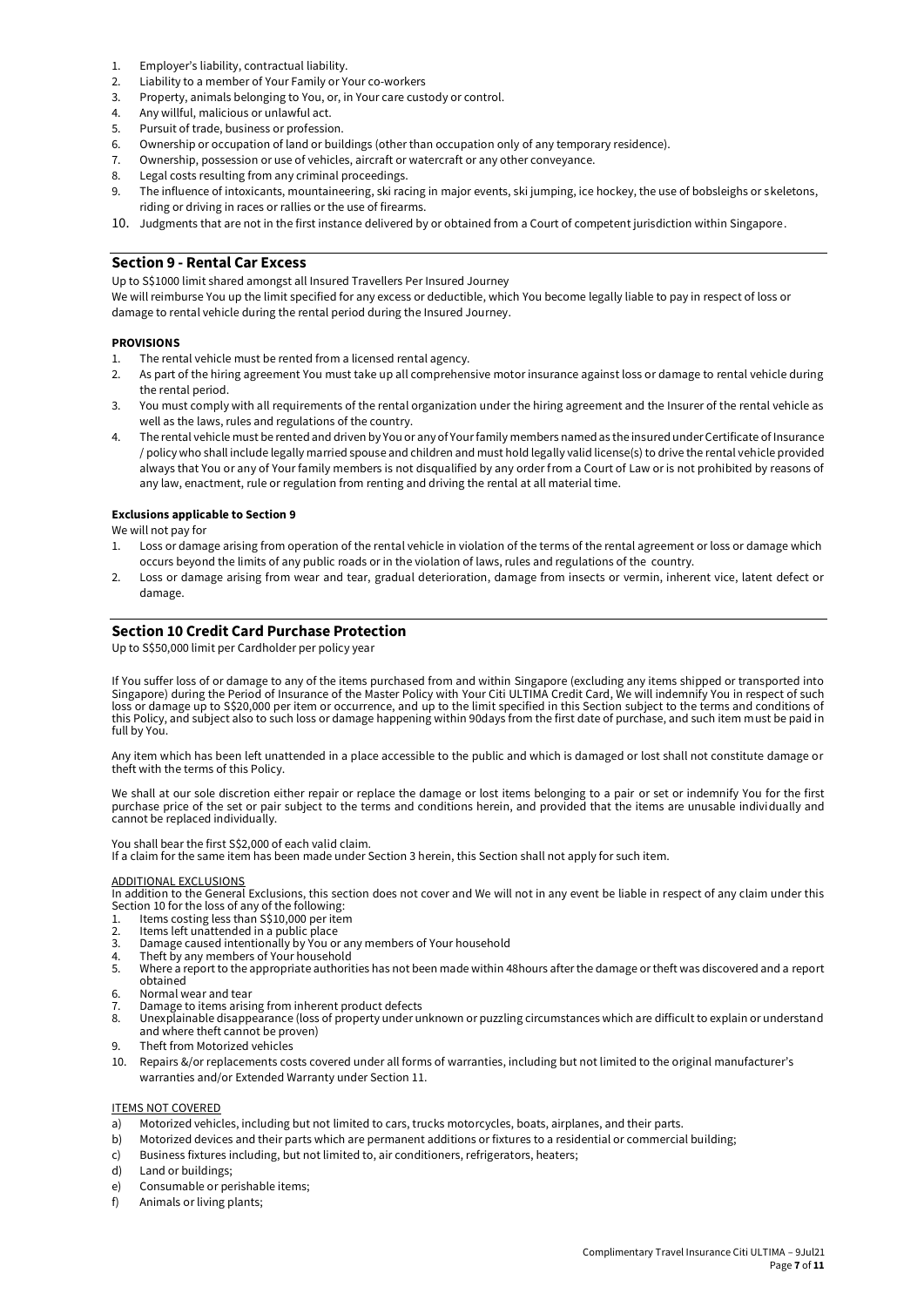- g) One-of-a-kind products which cannot be replaced;
- h) Items purchased for resale or for professional or commercial use;
- i) Items purchased on credit for which You are still liable for installment payments;
- j) Cash, or its equivalent, travellers cheques, tickets or any negotiable instrument
- k) Jewelry, watches, precious metal and gem stones which the Insured Traveller brings with him during his overseas travel, unless carried by hand and under the personal supervision of the Insured Traveller or his travelling companion.

## **Section 11 Credit Card Extended Warranty**

Up to S\$50,000 per Cardholder per policy year

If, during the Period of Insurance of the Master Policy, You purchase a Covered Appliance from and within Singapore (excluding any products shipped or transported into Singapore) with Your Citi ULTIMA Credit Card and with a minimum cost of S\$5,000 each and up to the limit specified in this Section, subject to the terms and conditions of this Policy and subject also to a limit of 3 Covered Appliance per policy year, We will extend the period of the original manufacturer's warranty by 12months, provided always that the period of original manufacturer's warranty and any extended period of warranty under this benefit shall not add up to more than 24months from the first date of purchase. When the original manufacturer's warranty expires, this Extended Warranty protection takes effect providing coverage for such Covered Appliance.

Coverage is provided for any cost of labour (excluding transportation incurred by the manufacturer or agent to inspect/ collect the Covered Appliance) or parts used to repair or correct any malfunction, defect or damage of the Covered Appliance covered by the terms of the warranty given under the original manufacturer's warranty. Any repair shall be carried out by an authorized repair agent of the manufacturer, or at our discretion, any person appointed by us to carry out such repair.

If a Covered Appliance needs to be replaced, You will subject to the maximum claim amounts set out above be indemnified for Covered Appliance at original purchase price of the Covered Appliance, less 10% for each year thereafter or part thereof.

The Covered Appliance must be owned by You and paid in full, and be located at Your residential address (as stated in Your identity Card).

You shall bear the first S\$2,000 of each valid claim

| ELIGIBLE APPLIANCES        |                       |
|----------------------------|-----------------------|
| <b>Washing Machine</b>     | Vacuum Cleaner        |
| TV                         | VCR.                  |
| Air Conditioner            | Mobile Phone          |
| Receiver/Amplifier/Speaker | Dryer (clothes)       |
| Dishwasher                 | <b>Electric Stove</b> |
| Refrigerator               | Microwave             |
| Camera                     | Heater                |
|                            |                       |
|                            |                       |

#### EXCLUDED APPLIANCES

| Computer (including notebook and other portable computing devices) |                                           |  |
|--------------------------------------------------------------------|-------------------------------------------|--|
| Printer                                                            | Monitors                                  |  |
| Modem                                                              | <b>PDAs</b>                               |  |
| MP3 Plavers                                                        | Any products used for commercial purposes |  |

## ADDITIONAL EXCLUSIONS

In addition to the General Exclusions and notwithstanding any contrary to the terms of warranty given under the original manufacturer's warranty, this Policy does not cover and We will not in any event be liable in respect of any claim under this Section 11 for the loss due to:

- a) Failure to follow the manufacturer's instructions and/or installation guide.
- b) Use of any accessory not approved by the manufacturer of the Covered Appliance in question
- c) Any external cause such as fire, water ingress, sand, theft or weather, or faults in any electrical supply/connection or plumbing
- d) Neglect, willful abuse or misuse of the Covered Appliance
- e) Accidental damage to the Covered Appliance
- f) Damage resulting from power outage, power surges or dips, fluctuating voltage, inadequate and improper voltage or current
- g) Any reason that would have excluded a claim under the original manufacturer's warranty

#### **ITEMS NOT COVERED**

- a) Items costing less than S\$5,000 per item
- b) Servicing, inspection or cleaning of the Covered Appliance including video/audio heads and soap dispensers
- c) Returning, realigning satellite dishes or any adjustment intended by the manufacturer to be carried out by the user.
- d) Replacing consumable items such as batteries, filters, lamps, vacuum cleaner filter belts, bags and printer cartridges
- e) Repairing cosmetic damage where the function of the Covered Appliance is unaffected such as dents, scratches and rust

#### **Other conditions for Section 11**

- 1. You must be able to produce the original purchase receipt, if requested by the Company, to substantiate a claim.
- 2. If the Covered Appliance is replaced, the replaced Covered Appliance becomes our property, and we reserve the right to take possession of the Covered Appliance.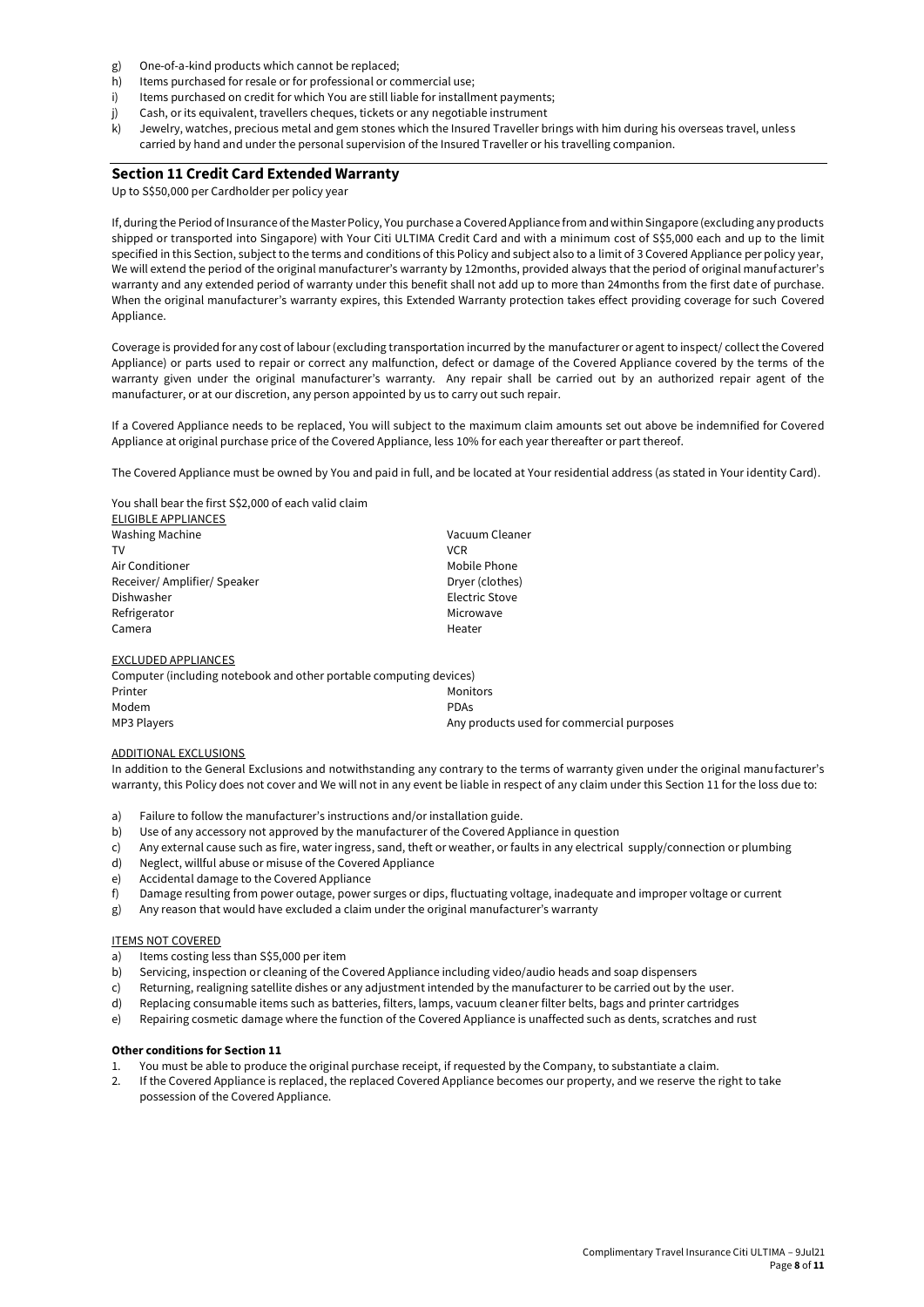## **Section 12 – Emergency Medical Assistance And Evacuation (Section 12, 13 and 14 apply only for Trips commencing from Singapore)**

Up to S\$100,000 (common limit for Section 12, 13 & 14) shared amongst all Insured Travellers Per Insured Journey

If You suffer Injury or Illness or is in need of medical, legal administrative emergency assistance during Your Trip (except for prior travel information which may be obtained locally), arising out of and in the course of this Trip, provided that such Trip is not undertaken against the advice of the physician, and/or for the purpose of obtaining or seeking any medical or surgical treatment abroad, the following services under Section 12, 13 and 14 are available directly from AXA Assistance Services ("the Assistance Company") upon specific verbal notification by You or Your personal representative to the following 24-hour Hotline on a collect call basis.

## **AXA Assistance Singapore: (65) 6322 2566**

Providing the following information:

- a) Your full name, travelling dates, NRIC/Employment Pass number and policy or certificate number.
- b) The name of the place and telephone number where the Assistance Company can reach You or Your representative; and
- c) A brief description of the emergency and the nature of help required EMERGENCY MEDICAL ASSISTANCE AND EVACUATION

If You suffer Injury or Illness such that AXA Assistance Services ("the Assistance Company") medical team and the attending Physician recommended hospitalization the Assistance Company will arrange for:

- Your transfer to one of the nearest hospital, and
- b) If necessary on medical grounds, Your transfer with necessary medical supervision by any means (including, but not limited to, air ambulance, scheduled commercial flight, and road ambulance) to a hospital more appropriately equipped for the particular injury or illness, All costs for Emergency Medical Transfer/Evacuation will be borne entirely by the Assistance Company up the limits stated in this Section.

## **Section 13 – Emergency Medical Repatriation**

Common limit for Section 12, 13 & 14, shared amongst all Insured Travellers Per Insured Journey

When after local treatment, Your medical condition will not prevent Your medically supervised repatriation as a regular passenger, according to the medical opinion of both attending physician and the Assistance Company alarm center doctor; the Assistance Company will organize and pay for Your repatriation to Singapore by scheduled airline flight (on the appropriate means of transportation, including any supplementary cost of transportation to and from the airport, provided that Your original return ticket is not valid for such repatriation, and provided that You surrender any unused portion of Your ticket to the Assistance Company.) Any decision on the repatriation of the Insured shall be made jointly and exclusively by both the attending physician and the Assistance Company alarm center doctor under constant medical supervision.

All costs for Emergency Medical Repatriation will be borne entirely by the Assistance Company, up the limits stated in this Section.

## **SECTION 14 - Local Burial / Repatriation of Mortal Remains back to Singapore**

Common limit for Section 12, 13 & 14, shared amongst all Insured Travellers Per Insured Journey

The Assistance Company will organize and pay the cost of transportation of the mortal remains of the deceased Insured (or his/her ashes) from the place of death to Singapore in the event of his/her death for burial.

As an alternative, upon specific request of the personal representative of the deceased insured, and wherever possible, the Assistance Company will organize and pay for the cost of local burial in the country in which the Insured was visiting at the time of his death. The Assistance Company's financial responsibility for such local burial shall be limited to the equivalent of the cost of the repatriation.

Should the deceased insured's representative choose an alternative destination besides Singapore for burial, the Assistance Company will organize and pay for the cost of transportation of the mortal remains to this alternative site, up to the equivalent cost of transporting the remains to Singapore.

### **Exclusions applicable to Section 12, 13 and 14**

We will not pay for claims arising from the following treatment, items, conditions and their related or consequent expenses

- 1. Emergency Medical Evacuation or Repatriation or costs not approved and arranged by the appointed Assistance Company or it's authorized representative, except that we reserve the right to waive this exclusion if You or Your travelling companions cannot for reasons beyond Your control to notify the Assistance Company during an emergency situation. In any event, we reserve the right to reimburse You only for those expenses incurred for service, which the Assistance Company would have provided under the same circumstances.
- 2. Any event occurring or treatment received when You are in Singapore.
- 3. Any expense if You are not suffering from a serious medical condition or if the treatment can be reasonably delayed until You return to Singapore, or any treatment or expenses related to childbirth, pregnancy which endangers the life of the mother and/or unborn children in the event of childbirth, miscarriage of pregnancy after 6 months therefore of.
- 4. Any treatment performed or ordered by a person who is not a Physician/ Chinese Physician.
- 5. The cost of burial in Singapore.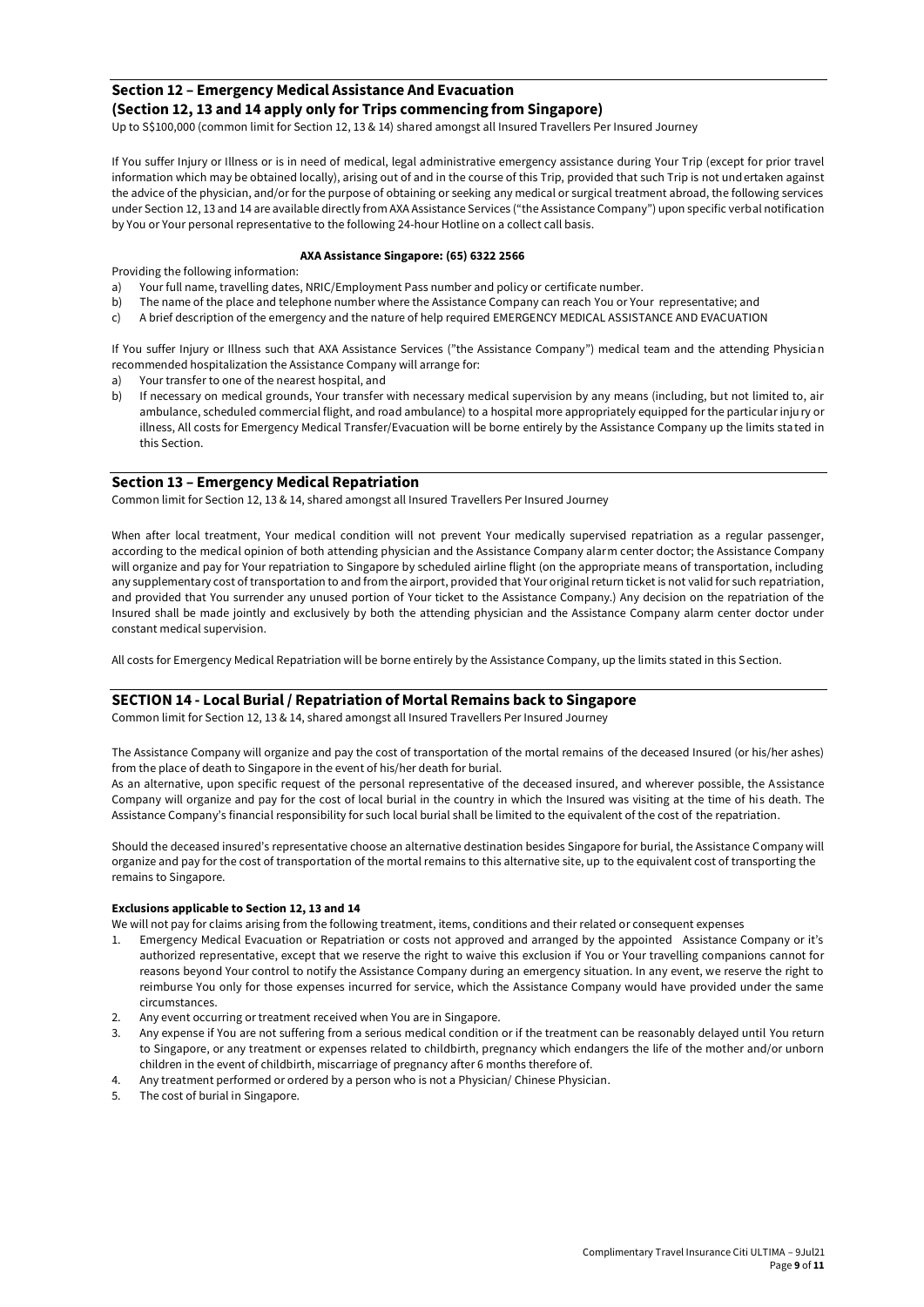## **General Exclusions (applicable to all sections)**

This insurance does not cover claims:

- 1. Unless the Insured Traveller is
	- a) within the eligible age at the time of occurrence of the event leading to the claim.
	- b) of sound bodily and mental health and free from physical defect or infirmity.
	- c) not aware of any reason medical or otherwise which could affect the completion of the Trip as arranged.
	- d) not receiving medical treatment of any kind for recurring chronic or continuing illness or condition (including convalescence).
- 2. If You are travelling contrary to the advice of a medical practitioner.
- 3. Arising directly or indirectly from any pre-existing condition.
- Directly or indirectly occasioned by, happening through or in consequence of
	- a) pregnancy, wilfully self-inflicted injury or illness (including suicide or attempted suicide), insanity.
		- b) alcoholism or the use of drugs (other than drugs taken in accordance with treatment prescribed and directed by a registered medical practitioner, but not for the treatment of drug addiction), self-exposure to needless peril (except in an attempt to save human life), AIDS (Acquired Immune Deficiency Syndrome) or ARC (Aids Related Complex).
		- c) any criminal act by the Insured Traveller.
- 5. Directly or indirectly occasioned by, happening through, or in consequence of accidents whilst engaged in
	- a) any hazardous occupation or sport (professional or otherwise) including but not limited to manual labour, racing of any kind (other than on foot), football, use of motor cycles, scooters or mopeds, winter sports, mountaineering (reasonably requiring the use of ropes), rock climbing, and hiking/trekking in remote areas unless with licensed guides, pot-holing, boxing, underwater pastimes or water skiing.
	- b) aviation other than as farepaying passenger in an aircraft provided and operated by an airline or air charter company which is duly licensed for the regular transportation of such passenger and any activity involving You being airborne (whether suspended or not).
- 6. In respect of any property more specifically insured or any claim which but for the existence of this insurance would be recoverable under any other insurance.
- 7. Employment on merchant vessels or as a manual worker; naval, military or air -force service or operations, regular or temporary, military or police duties.
- 8. Offshore activities like diving, oil-rigging, mining, aerial photography or handling of explosives.
- 9. Survey of offshore installations or facilities under construction including survey from aerial conveyance.
- 10. Engaging in or taking part in service in the military, police, naval or airforce service or other armed services or operation of any country or international authority, whether in time of peace or war.
- 11. Terrorism unless accepted and agreed for selected plan.
- 12. Directly or indirectly occasioned by, happening through, or in consequence of
	- a) nuclear fission, nuclear fusion or radioactive contamination.
	- b) of war, invasion, acts of foreign enemies, hostilities or war-like operations (whether war be declared or not) civil war, terrorism, mutiny, civil commotion assuming the proportion of or amounting to a popular uprising, rebellion, revolution, insurrection, military or usurped power or confiscation or nationalisation or requisition or destruction of or damage to property by or under the order of any Government of public or local authority or civil commotion.

## **General Conditions (applicable to all sections)**

- 1. This policy and Certificate of Insurance shall be read together and any word or expression to which a specific meaning has been attached in any part of this Policy or of the Certificate of Insurance shall bear such meaning wherever it may appear.
- 2. The due observance and fulfillment of all the terms and conditions of this policy by the Insured Traveller or anyone acting on his behalf insofar as they relate to anything to be done or complied with by the Insured Traveller or anyone acting on his behalf shall be a condition precedent to any liability of Us to make any payment under this Policy.
- 3. You shall act in a prudent manner and exercise reasonable care for the safety and supervision of Your property as if uninsured and to prevent loss, damage, accident, injury or illness. You should use due diligence and do all things reasonably practicable to avoid or diminish any risk of damage to or theft of property so insured under this Policy.
- 4. If You make a dishonest, fraudulent or intentionally exaggerated claim or make a false declaration or statement to support Your claim, We may cancel Your Policy or refuse to pay You.
- 5. This policy shall be voidable in the event of misrepresentation, mis-description or non-disclosure or concealment of any circumstances material to or in connection with Your health, and in particular;
	- a) whether You are in suffering from a disease, illness, disability or handicap; or
	- b) whether You are aware of circumstances suggesting that You may be suffering from a disease, illness, disability or handicap.

## 6. **Sanction Clause**

Under no circumstances shall this insurance contract be deemed to provide cover and no liability be incurred to pay any claim or provide any benefit hereunder to the extent that the provision of such cover, payment of such claim or provision of such benefit would expose Us to any sanction, prohibition, or restriction under United Nations resolutions or the trade or economic sanctions, laws or regulations of the European Union, United Kingdom, United States of America or Singapore.

## 7. **Illegality Clause**

Under no circumstances shall this insurance policy be deemed to provide cover and no liability be incurred to pay or provide any benefit hereunder to the extent that the provision of such cover, payment of such claim or provision of such benefit would cause Us to be in breach of, or expose us to any prohibition, or restriction under the laws or regulations of Singapore.

#### 8. **Claims**

- a) If anything happens that might lead You to make a claim, You must:
	- notify AXA Insurance Pte Ltd in writing as soon as possible or within 31 days of the expiry of the Insured Journey stated in the Certificate of Insurance
	- provide documents including receipts, information and evidence as may be required (including where necessary translation) at Your or Your legal representatives expense